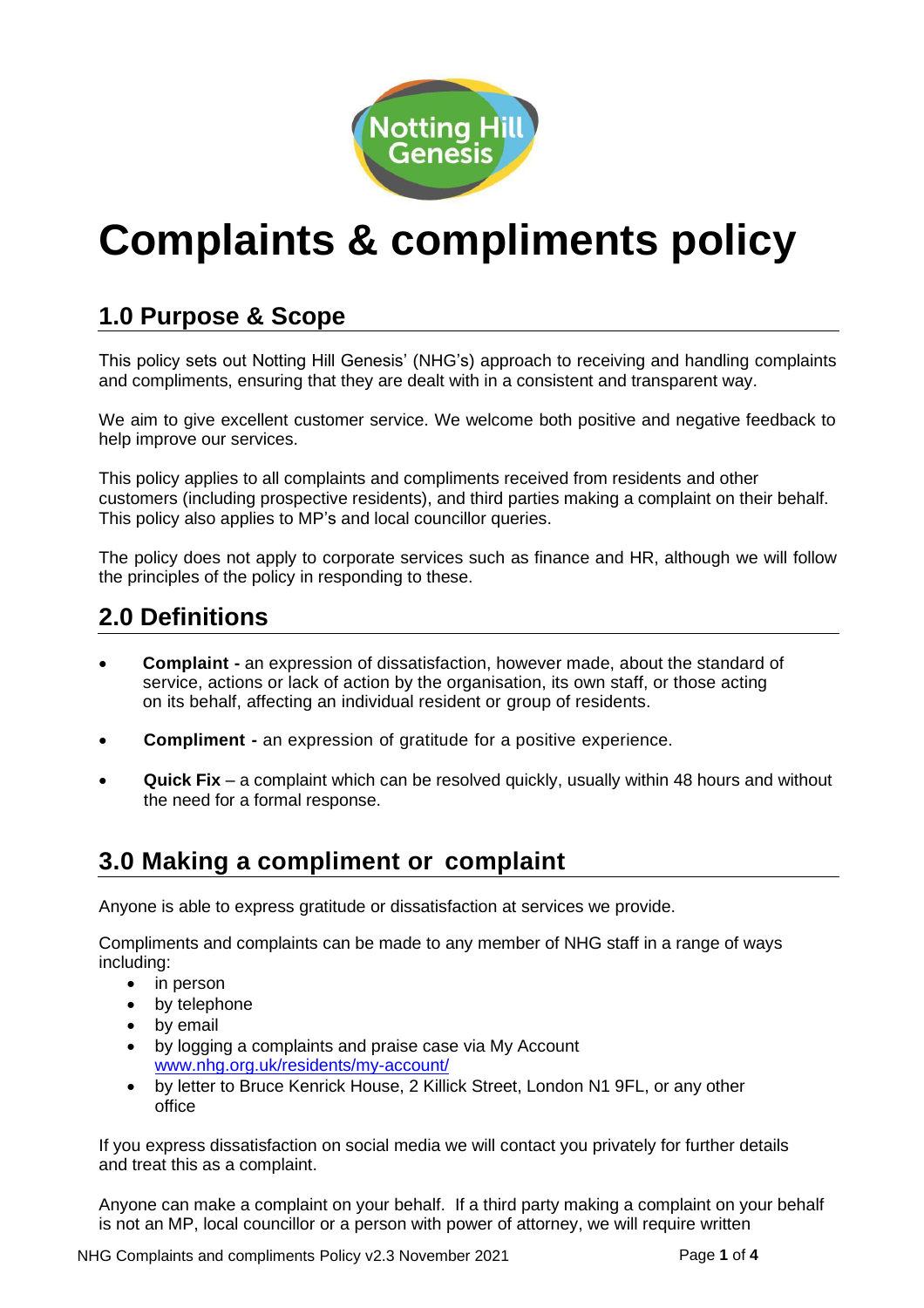permission from you before corresponding with them.

If you report, or we suspect, that abuse or neglect is taking place, we will refer to our Safeguarding policies and procedures. You can also report allegations of abuse and neglect directly to the local authority.

If we receive an anonymous complaint that raises a safeguarding or whistleblowing issue, this will be dealt with under the relevant policy. Our ability to fully explore and feedback on the issue may be limited due to the nature of anonymous complaints. We will record, investigate and monitor anonymous complaints in the same way that we treat other feedback.

In order for us to be able to fully investigate and resolve complaints they should be made within a reasonable period. This will normally be within six months of the matter occurring, although in exceptional circumstances we may consider a complaint outside of this timescale. This would include, but is not limited to, complaints relating Safeguarding, Health and Safety or Care services.

Making a complaint will not result in any adverse changes to the services that you receive from us.

## **4.0 Exclusions to this policy**

There are some instances where the issue that you raise will not be dealt with via the complaints process, these are:

- A complaint relating to ongoing court proceedings
- A first request for service, information or an explanation of our policies and procedures
- Reported cases of neighbour disputes, anti-social behaviour, hate crime or domestic abuse, unless you are complaining about how we have handled your reports
- A claim is being dealt with by our insurers. Liability claims should be referred directly to the NHG insurance team at [insurance@nhg.org.uk](mailto:insurance@nhg.org.uk) All decisions made by insurers are final and any complaint in relation to an insurance claim should be made to the insurers through their complaint process rather than to NHG
- A complaint about a Subject Access Request (SAR). This is dealt with under our SAR policy
- We have already responded to the complaint
- The complaint is being pursued in an unreasonable manner in line with our unacceptable behaviour policy.

# **5.0 Dealing with complaints**

We will listen to your complaint and carefully consider your expectations and desired outcomes.

We will aim to resolve your complaint as quickly as possible.

Where appropriate, compensation may be awarded in line with our compensation and goodwill gestures policy.

Where possible complaint responses will be made via your preferred method, followed by a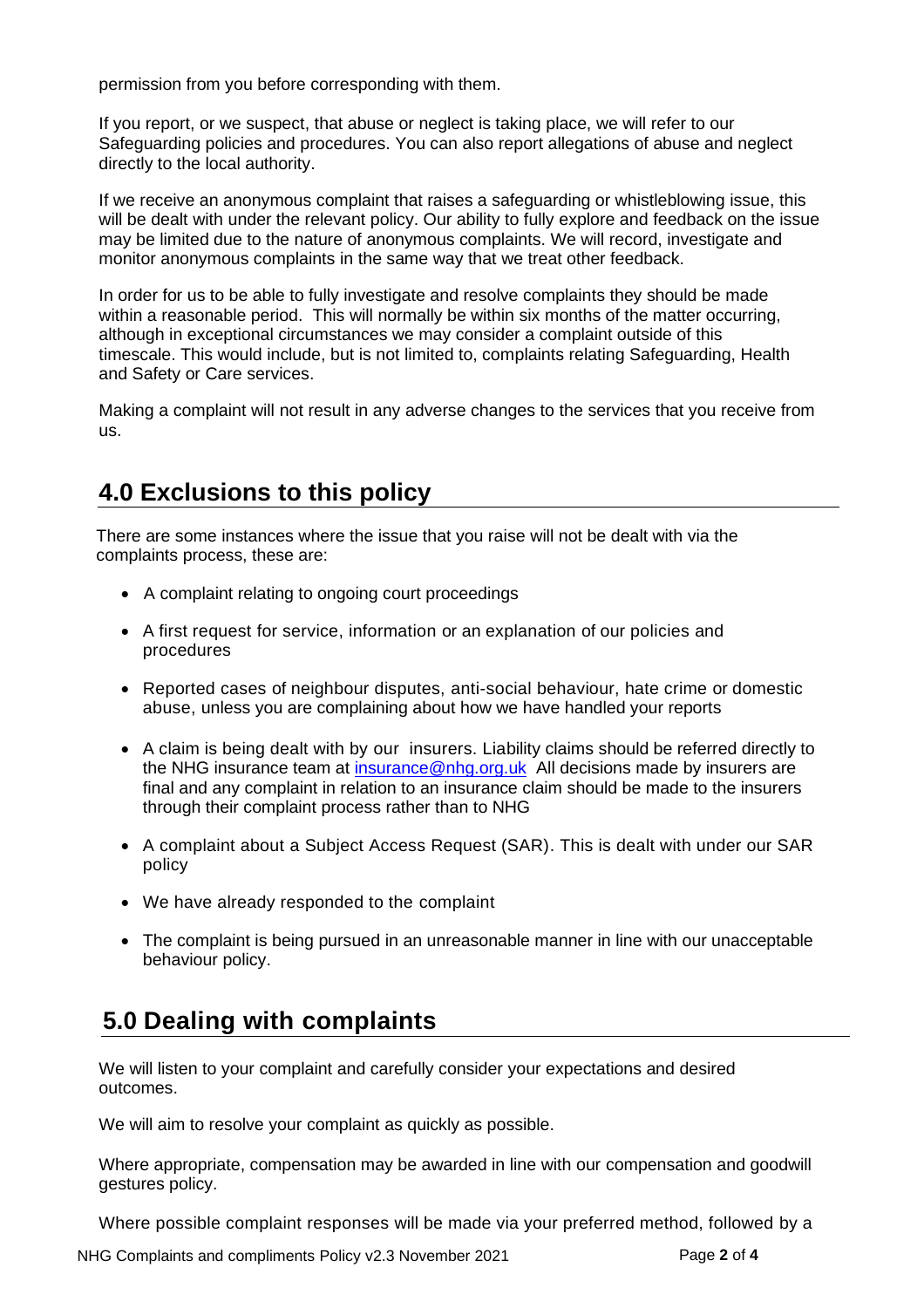written response. The written response will detail any follow up actions that are required to resolve the complaint and a timescale given for when these are expected to be complete.

Written responses can be translated into a preferred form or language on request.

At any stage during your complaint, you can approach the Housing Ombudsman (or other relevant Ombudsman) for independent advice around your complaint. Once your complaint has exhausted our internal procedure, you can contact the Ombudsman for a further investigation should you remain unhappy.

We are committed to ensuring that our staff are treated with respect. To protect our staff, we will not engage with any threatening or abusive behaviour. We will deal with any unacceptable behaviour under the relevant policies.

At Notting Hill Genesis we have a two stage complaints process.

#### **Stage one**

At stage one, your complaint will be handled by your local officer. If your complaint is about your local officer, it will be handled by their manager.

We will contact you to acknowledge your complaint within two working days and will discuss with you the outcome you are seeking.

Where we can resolve your complaint within two working days we may, if you agree, close it as a Quick Fix.

We will investigate your complaint and respond to you with a formal written response within 10 working days.

If we are not able to resolve all of your issues in this time, we will send you an action plan within 10 working days detailing the timescales for completing any outstanding actions.

In exceptional circumstances the timescales may need to be changed, in these cases we will agree a new timescale with you.

If you are unhappy with the outcome at stage one, you can request a review of our response at stage 2.

#### **Stage two review**

A request for a review should be made within a reasonable timeframe of either receiving the response to your complaint, or the end of the timescales for any actions detailed in the action plan. In order for us to be able to investigate and resolve any outstanding issues this would normally be within 20 working days.

If a change in the case means that it is now covered by the exclusions laid out in Section 4 we will explain to you why you are not able to escalate your complaint.

The review will be carried out by a manager who wasn't involved in the original decision. They will contact you to discuss your complaint, and the resolution that you are seeking, within two working days.

Your complaint will also be reviewed by at least one independent manager from another part of NHG who was not involved in the original decision.

In addition, you have the option to have your complaint reviewed by an independent reviewer from a pool of residents.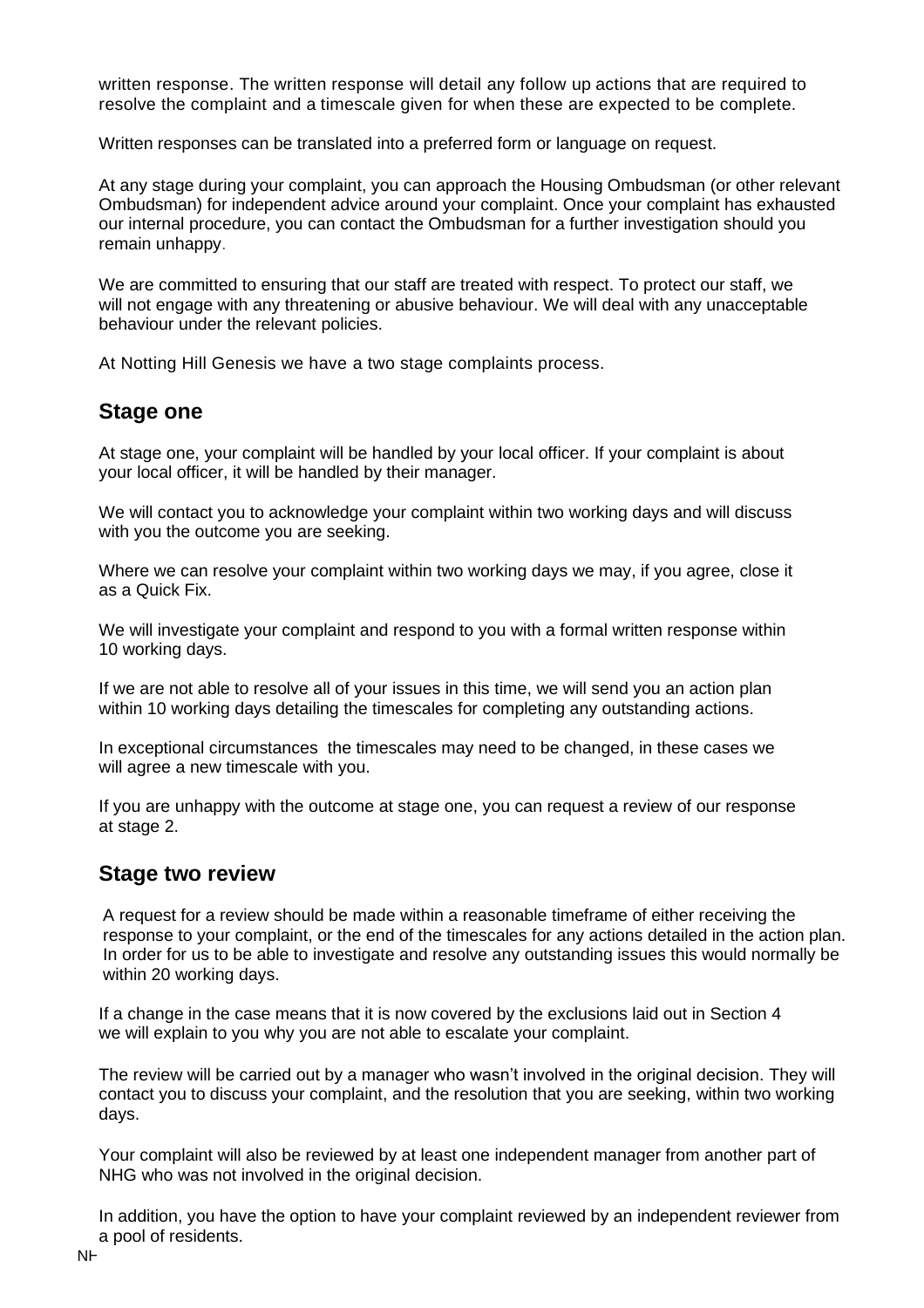We will respond to you with a formal written response within 20 working days. The manager carrying out the review will also contact you to discuss the outcome and give you the opportunity to respond and ask questions.

In exceptional circumstances the timescales may need to be changed, in these cases we will agree a new timescale with you.

#### **External review**

If you are not satisfied with the outcome of your complaint you have the option of asking an external body to review how we have handled your complaint.

This will usually be the Housing Ombudsman

We will co-operate fully with the Ombudsman during any investigation and comply fully with the resulting decision, which will be binding on us.

Where we are providing services on behalf of a local authority you can also complain to your local authority or consult the Local Government and Social Care Ombudsman. This will apply to some residents in temporary housing and extra care housing and customers in receipt of services such as floating support or domiciliary care.

If your complaint relates to one of our financial products you can contact the Financial Services Authority.

If you are receiving services from a charitable foundation, you can refer your complaint to the Charity Commission.

If your complaint relates to service charges or rent adjustments, you can refer the issue to the First Tier Tribunal at any stage.

## **6.0 Our approach**

In writing this policy we have carried out a diversity and inclusion impact assessment. The assessment has identified a number of opportunities to improve access to the complaints policy which have been built into this review.

## **7.0 Reference**

The following NHG policies, procedures and documents

- Compensation and goodwill gesture policy and procedure
- Complaints procedure
- Equality, Diversity and Inclusion policy
- Whistle blowing policy
- Safeguarding policy
- Unacceptable behaviour policy
- Subject Access Request policy
- The Housing Ombudsman Code of Practice and our self-assessment against this

Policies are available on our website [www.nhg.org.uk/publications/policies/](http://www.nhg.org.uk/publications/policies/) or by emailing [policy@nhg.org.uk](mailto:policy@nhg.org.uk)